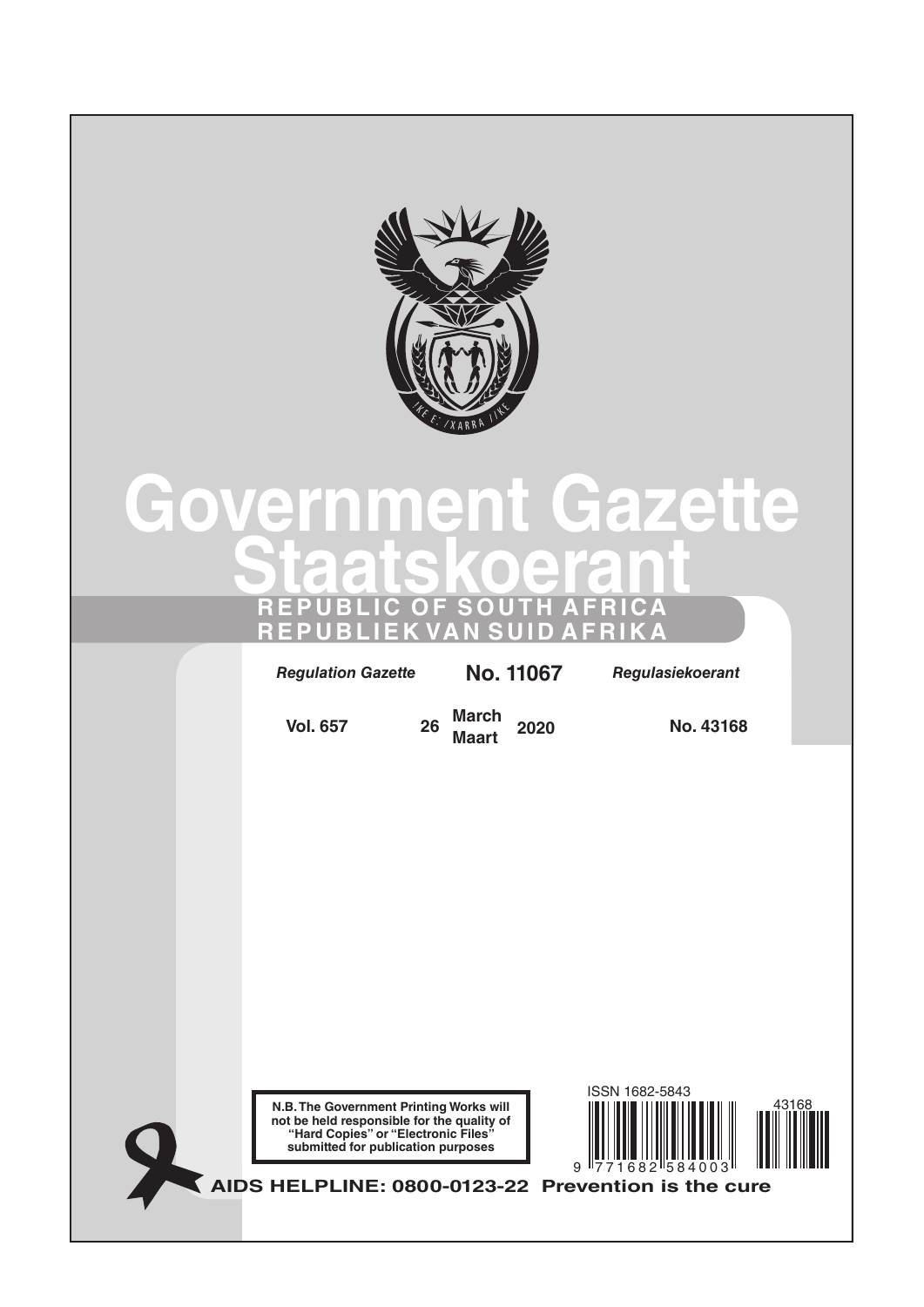## **IMPORTANT NOTICE:**

**The GovernmenT PrinTinG Works Will noT be held resPonsible for any errors ThaT miGhT occur due To The submission of incomPleTe / incorrecT / illeGible coPy.**

**no fuTure queries Will be handled in connecTion WiTh The above.**

#### **Contents**

*Page Gazette No. No. No.*

#### Government Notices • Goewermentskennisgewings

**Co-operative Governance and Traditional Affairs, Department of/ Samewerkende Regering en Tradisionele Sake, Departement van** R. 419 Disaster Management Act (57/2002): Amendment of Regulations issued in Terms of Section 27 (2) ..................... 43168 3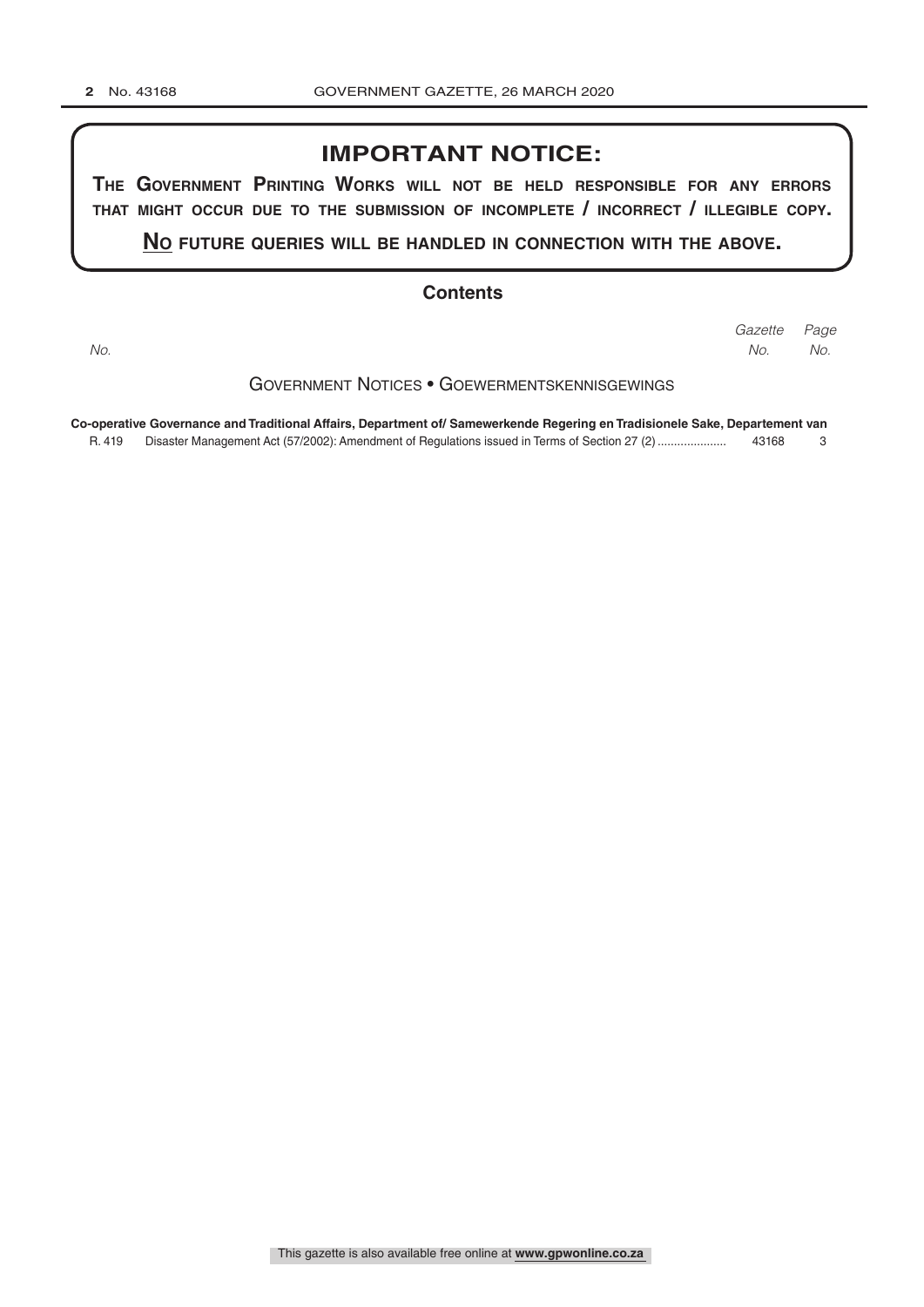# Government Notices • Goewermentskennisgewings

#### **DEPARTMENT OF CO-OPERATIVE GOVERNANCE AND TRADITIONAL AFFAIRS**

#### **NO. R. 419 26 MARCH 2020**

### DISASTER MANAGEMENT ACT, 2002: AMENDMENT OF REGULATIONS ISSUED IN **TERMS OF SECTION 27(2)**

I, Dr Nkosazana Dlamini-Zuma, Minister of Cooperative Governance and Traditional Affairs, designated under section 3 of the Disaster Management Act, 2002 (Act No. 57 of 2002), having declared a national state of disaster, published in Government Gazette No. 43096 on 15 March 2020, hereby in terms of section 27(2) of the Disaster Management Act. 2002, after consultation with the relevant Cabinet members, made the Regulations in the Schedule.

NC Mina

DR NKOSAZANA DLAMINI-ZUMA. MP MINISTER OF CO-OPERATIVE GOVERNANCE AND TRADITIONAL AFFAIRS DATE: 26.03.2020

#### **SCHEDULE**

#### **Definitions**

 $1.$ In these regulations, "the Regulations" means the regulations published by Government Notice No. 318 of 18 March 2020, as amended by Government Notice No. R. 398 of 25 March 2020.

Substitution of heading of the Regulations published in Government Notice No. R. 398 of **25 March 2020** 

 $2<sub>1</sub>$ The heading of the Regulations published in Government Notice No. R. 398 of 25 March 2020 is hereby substituted for the following heading:

" I, Dr Nkosazana Dlamini-Zuma, Minister of Cooperative Governance and Traditional Affairs, designated under section 3 of the Disaster Management Act, 2002 (Act No. 57 of 2002), having declared a national state of disaster, published in Government Gazette No. 43096 on 15 March 2020, hereby in terms of section 27(2) of the Disaster Management Act, 2002, after consultation with the relevant Cabinet members, made the Regulations in the Schedule.".

#### Amendment of regulation 11B of the Regulations

 $\mathbf{R}$ Regulation 11B of the Regulations is hereby amended by-

 $(a)$ substitution for subregulation (1) paragraph (b) of the following paragraph: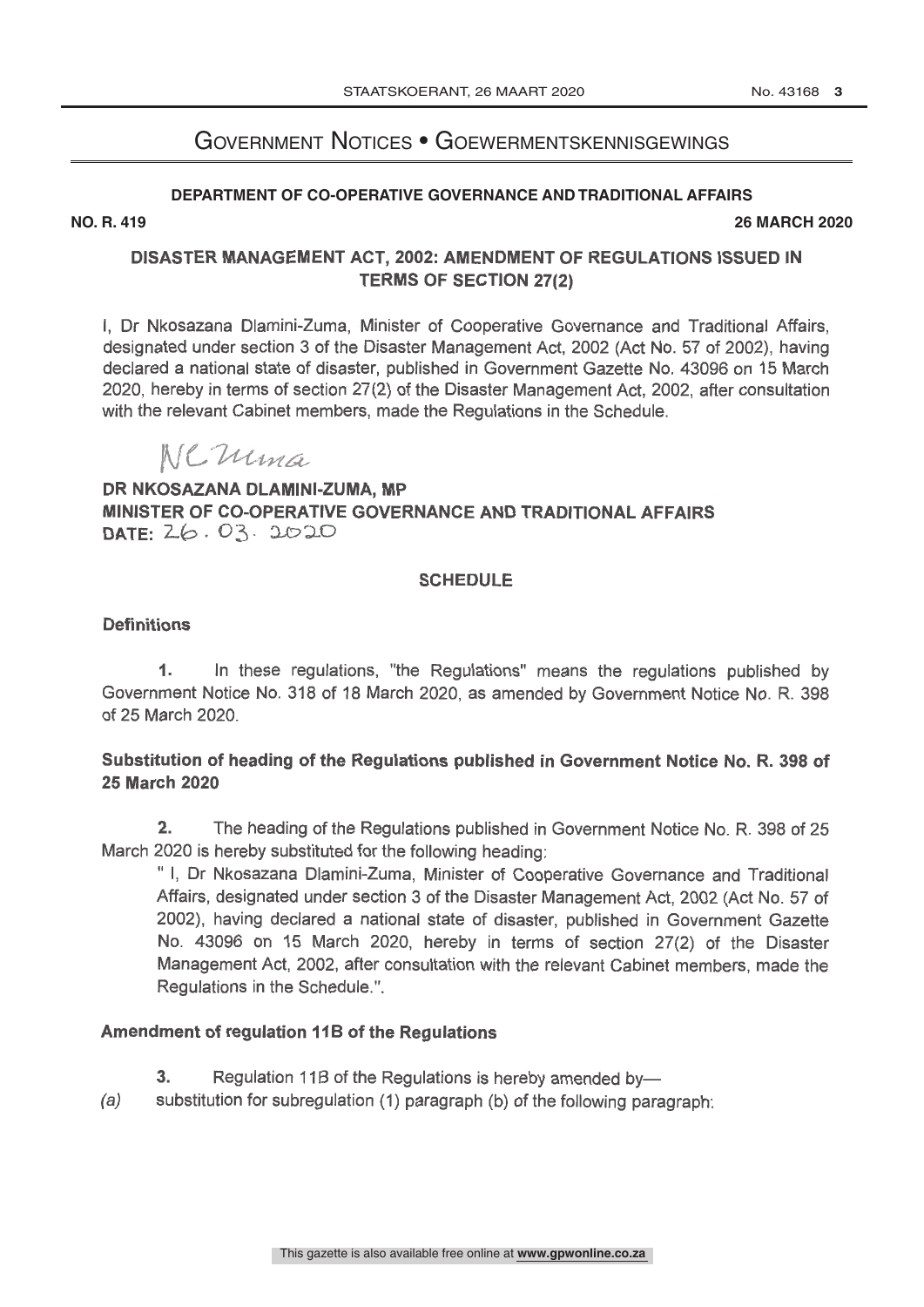During the lockdown, all businesses and other entities shall cease " $(b)$ operations, except for any business or entity involved in the manufacturing, supply, or provision of an essential good or service, save where operations are provided from outside of the Republic or can be provided remotely by a person from their normal place of residence."; and

 $(b)$ the insertion of the following subregulations after subregulation (4):

> $^{\prime\prime}(4A)$  (a) All workplaces or premises must have care and maintenance that is essential to the prevention of the destruction or significant impairment of working areas, plant, machinery or inventory, or to permit orderly shutdown arrangements, on such conditions as may be issued by means of directions by the Cabinet members responsible for trade, industry and for employment and labour.

> Services in relation to international markets and which  $(b)$ provide or maintain essential services as it relates to health, social support, government and financial services, which the Cabinet members responsible for health and trade and industry are satisfied are crucial to such services, may be provided for in directions issued by the said Cabinet members.

#### Amendment of regulation 11C of the Regulations

 $3.$ Regulation 11C of the Regulations is hereby amended by the substitution for subregulation of the following subregulation:

> $"(1)$ All commuter transport services including passenger rail services. bus services, taxi services, e-hailing services, maritime and air passenger transport are prohibited, except bus services, taxi services, e-hailing services and private motor vehicles for purposes of rendering essential services, obtaining essential goods, seeking medical attention, funeral services and to receive payment of grants: Provided that-

- bus services, taxi services and e-hailing services shall not carry more  $(a)$ than 50% of the licensed capacity; and
- private vehicles shall not carry more than 60% of the licensed capacity.  $(b)$

and that all directions in respect of hygienic conditions and the limitation of exposure of persons to COVID-19, are adhered to.".

#### Deletion of regulation 11E of the Regulations

 $\overline{4}$ . Regulation 11E of the Regulations is hereby deleted.

#### **Amendment of Annexure A to the Regulations**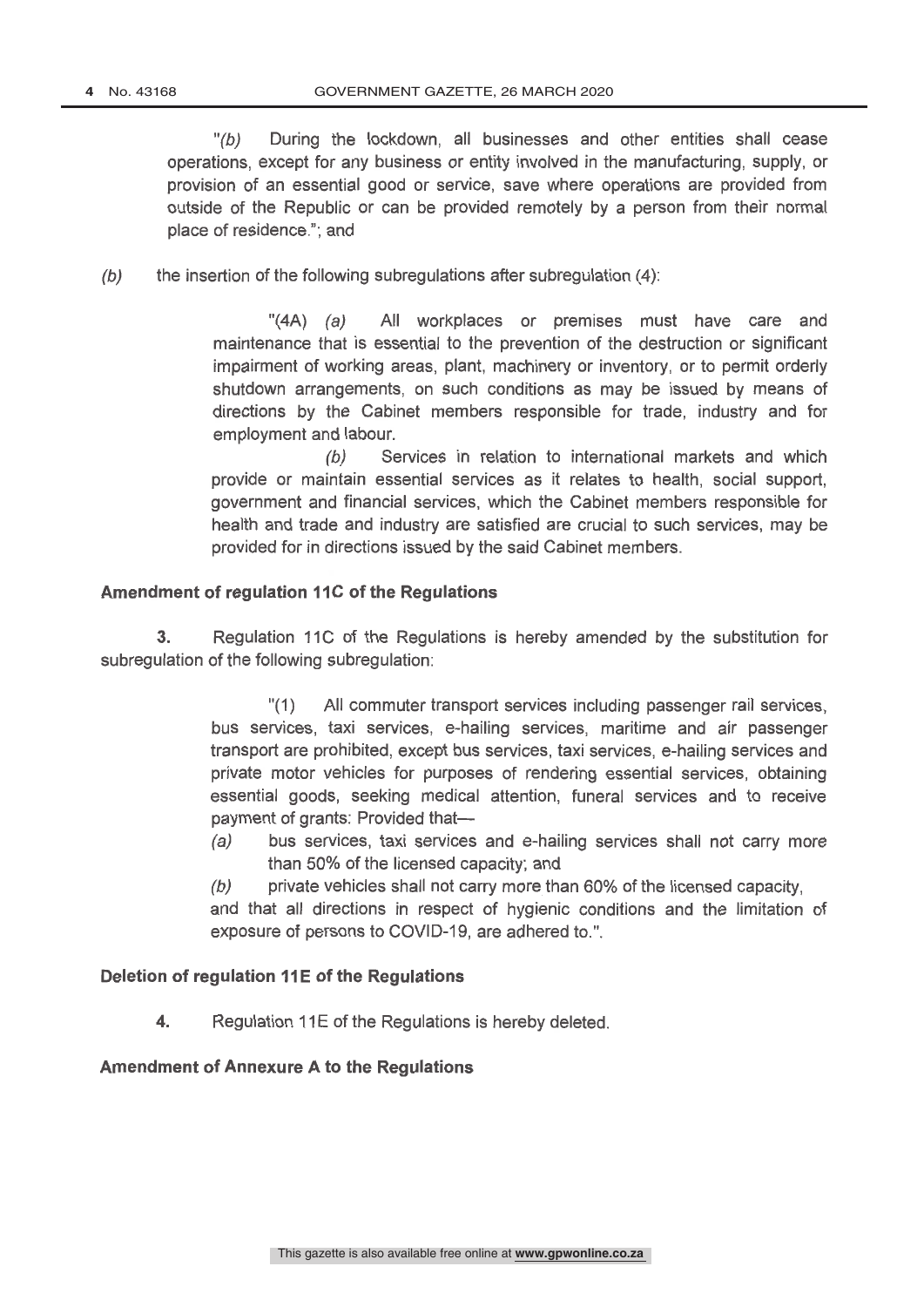Annexure A to the Regulations is hereby amended by the substitution for the 5. word "warrant" wherever it appears with the word "order"

#### **Amendment of Annexure B to the Regulations**

- 6. Annexure B to the Regulations is hereby amended by-
- the insertion of the following subparagraphs under paragraph 2 of Part A:  $(a)$ 
	- $(vi)$ " Products for the care of babies and toddlers.
	- Personal toiletries, including haircare, body and face washes, roll-ons,  $(v)$ deodorants. toothpaste.":
- the substitution for paragraph 1 of Part B of the following paragraph:  $(b)$ 
	- "1 Medical, Health (including Mental Health), Laboratory and Medical services and the National Institute for Communicable Diseases;";
- the substitution for paragraph 3 of Part B of the following paragraph:  $(c)$ 
	- "3 Financial services necessary to maintain the functioning of the banking and payments environment, including the JSE and similar exchanges, as well as insurance services and medical scheme administration:":
- the substitution for paragraph 6 of Part B of the following paragraph:  $(d)$ 
	- "6. Electricity (including vital demand management services), water, gas and fuel production, supply and maintenance;"; and
- $(e)$ the addition of the following paragraphs after paragraph 28 of Part B:
	- Tow trucks and vehicle recovery services;  $"29.$
	- Call centres necessary to provide health, safety, social support, government and  $30<sub>1</sub>$ financial services:
	- Harvesting and storage activities essential to prevent the wastage of primary  $31.$ agricultural goods:
	- Implementation of payroll systems to the extent that such arrangement has not  $32.$ been made for the lockdown, to ensure timeous payments to workers; and
	- 33. Critical maintenance services which cannot be delayed for more than 21 days and are essential to resume operations after the lockdown.".

#### Amendment of Annexure D to the Regulations

Annexure D to the Regulations is hereby amended by the insertion of  $\overline{7}$ . subparagraph (iiiA) after subparagraph (iii) of paragraph (c):

"(iiiA) restaurants:".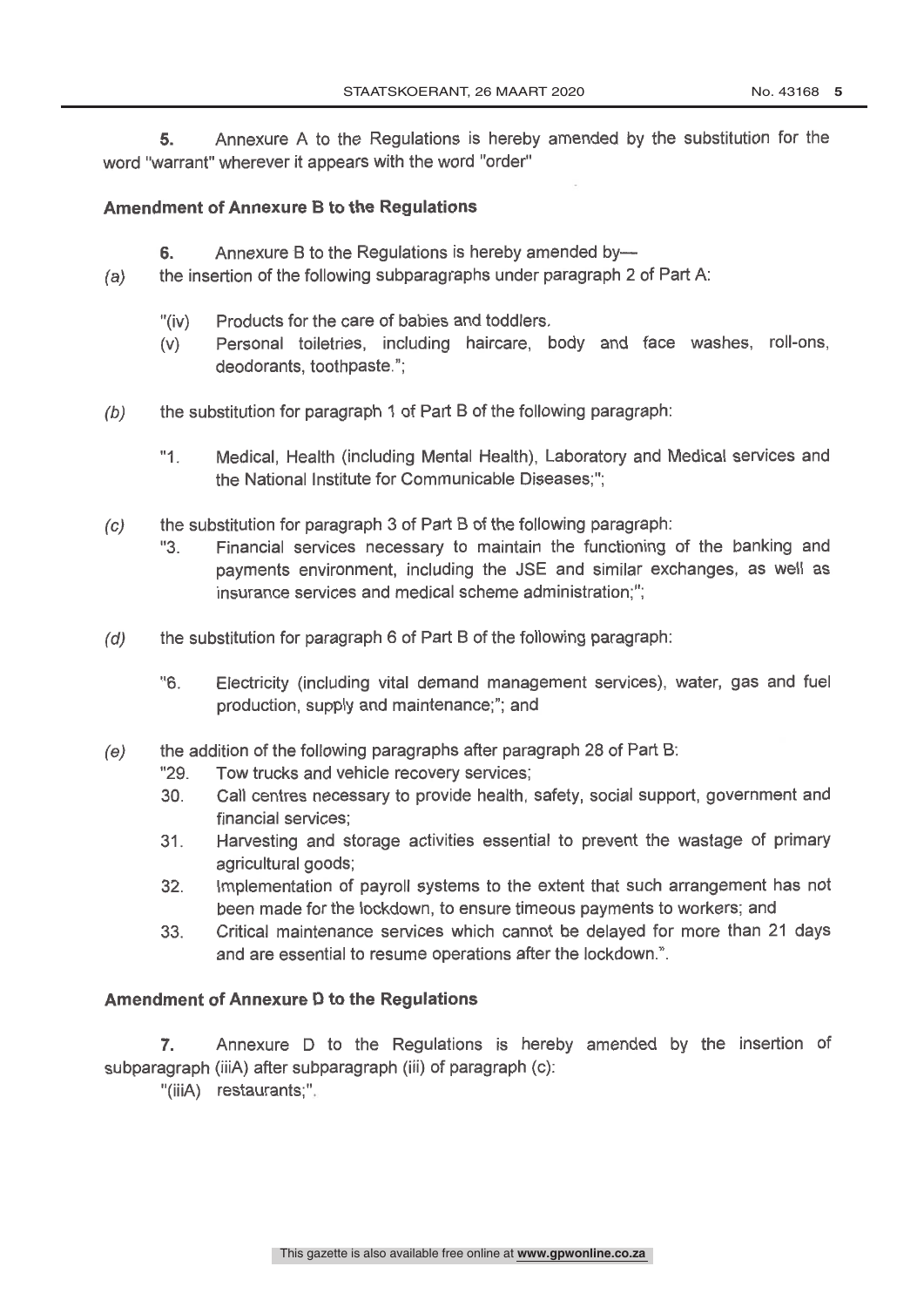This gazette is also available free online at **www.gpwonline.co.za**